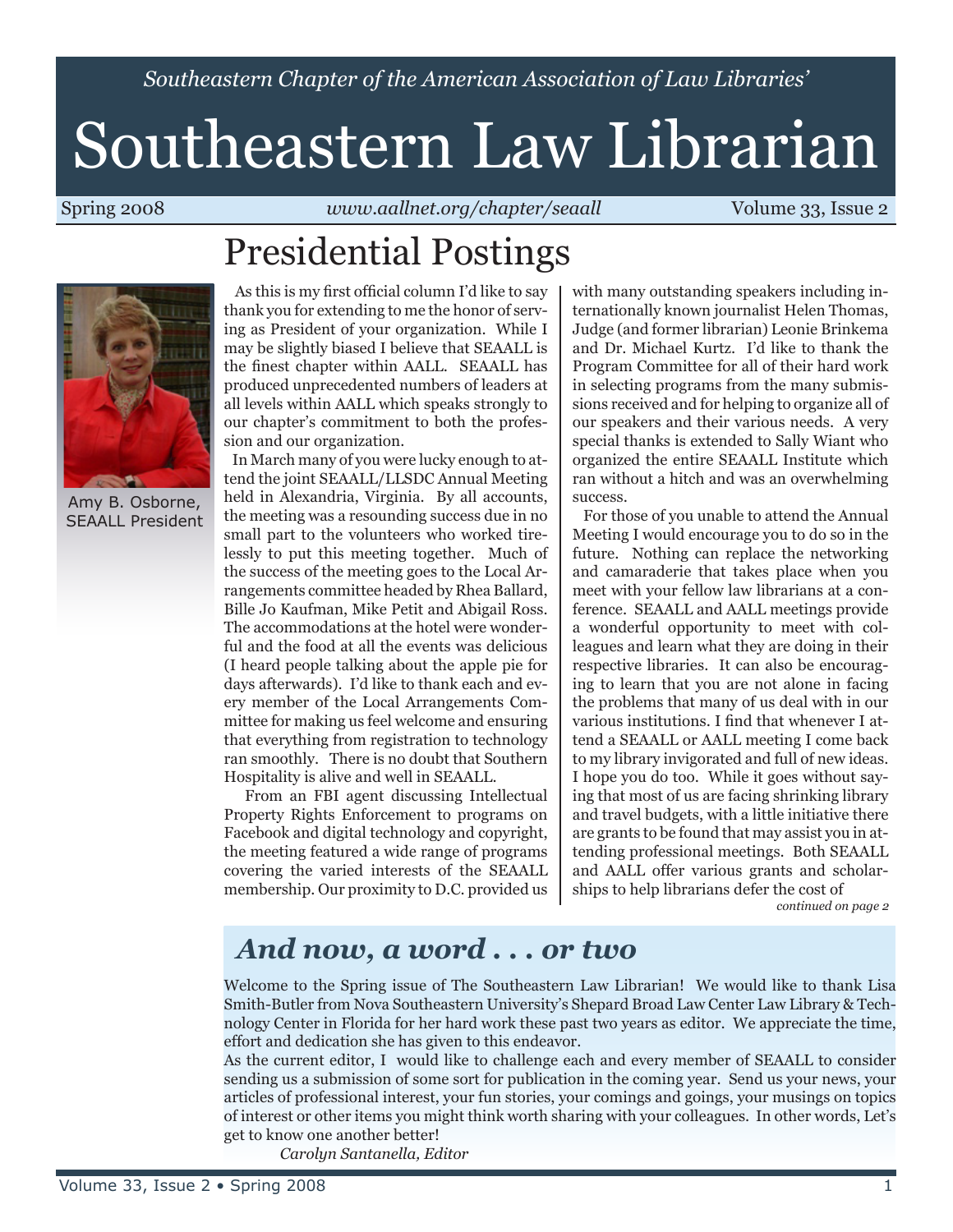#### **Presidential Postings** *continued from page 1*

professional travel. Next year SEAALL mem bers will have yet another opportunity to apply for funding to travel to professional meetings through the Kathryn Mattox Scholarship. Jen nifer Sekula, 2007/2008 Chair of the SEAALL Scholarship Committee worked this year to implement this new permanent scholarship. This scholarship is named in honor of Kathryn Mattox, Librarian at the law firm of Stites and Harbison from 1987 until her death in 2005. SEAALL has already sent a letter of thank you to Kathryn's sister Marilyn Swinford for her generosity in funding this scholarship that will help future generations of law librarians.

 If you are heading to Portland in July be sure to join us at the SEAALL Business meeting which will be held on Monday July 14th from 5:30 to 6:30. If you can't make the Business Meeting join us for the SEAALL reception on Monday July 14th from  $6:30 - 7:30$ . Several of your SEAALL Colleagues will be presenting programs in Portland and thanks to the hard work of Adeen Postar and the Education and Publications Committee one of the programs proposed by SEAALL is on the Portland meet ing schedule. Be sure to attend program G-4, The Fourth E: The Environment and Law Li braries which is being coordinated by SEAALL member Elizabeth Outler.

 I am constantly amazed by all of the excit ing and innovative things that are being done by SEAALL members both in their libraries and out. I look forward to working with all of you over the next year and learning about all of the exciting things taking place in law libraries throughout the Southeast. Benjamin Disraeli once said, "As a general rule, the most success ful man in life is the man who has the best infor mation." I believe that SEAALL is a successful chapter because we have the best information professionals.

See you in Portland!

The Southeastern Law Librarian (ISSN 0272-7560) is the official publication of the Southeastern Chapter of the American Association of Law Libraries. It is published quarterly and is distributed free to all SEAALL members. Editorial comments or submissions should be sent to:

Carolyn Santanella, Reference & Serials Librarian, Smith Moore LLP 3 00 N. Greene St., Greensboro, NC 27401 (336) 378-5485 (336) 433-7551 (personal fax #) Carolyn.santanella@smithmoorelaw.com

### **Contents**

| <b>Presidential Postings</b>   | 1. |
|--------------------------------|----|
| <b>Editor's Note</b>           | 1  |
| <b>IP Institute Recap</b>      | 3  |
| <b>Government Relations</b>    |    |
| <b>Committee Update</b>        | 4  |
| <b>Scholarship Report</b>      | 5  |
| <b>SEAALL Business</b>         |    |
| <b>Meeting Minutes</b>         | 5  |
| <b>Confessions of</b>          |    |
| an IP Addict                   | 7  |
| <b>SEAALL Briefs</b>           | 8  |
| <b>Renew, Refresh, Rethink</b> |    |
| in Athens, Georgia             | 10 |
| <b>SEAALL Committees</b>       | 10 |
|                                |    |

Submissions may be sent in hardcopy or electronic format. Direct transmission via electronic mail is pre ferred, but all standard size diskettes are acceptable, if delivered in Word, or plain ASCII format.

Newsletter Deadlines are: Summer July 31, 2008<br>Fall November 30, Fall November 30, 2008<br>Winter January 31, 2009 January 31, 2009 Spring April 30, 2009

The opinions in the columns are those of the authors and do not necessarily represent those of SEAALL. The Southeastern Law Librarian is not copyrighted; how ever, permission should be sought from the authors and credit given when quoting or photocopying materials from the publication.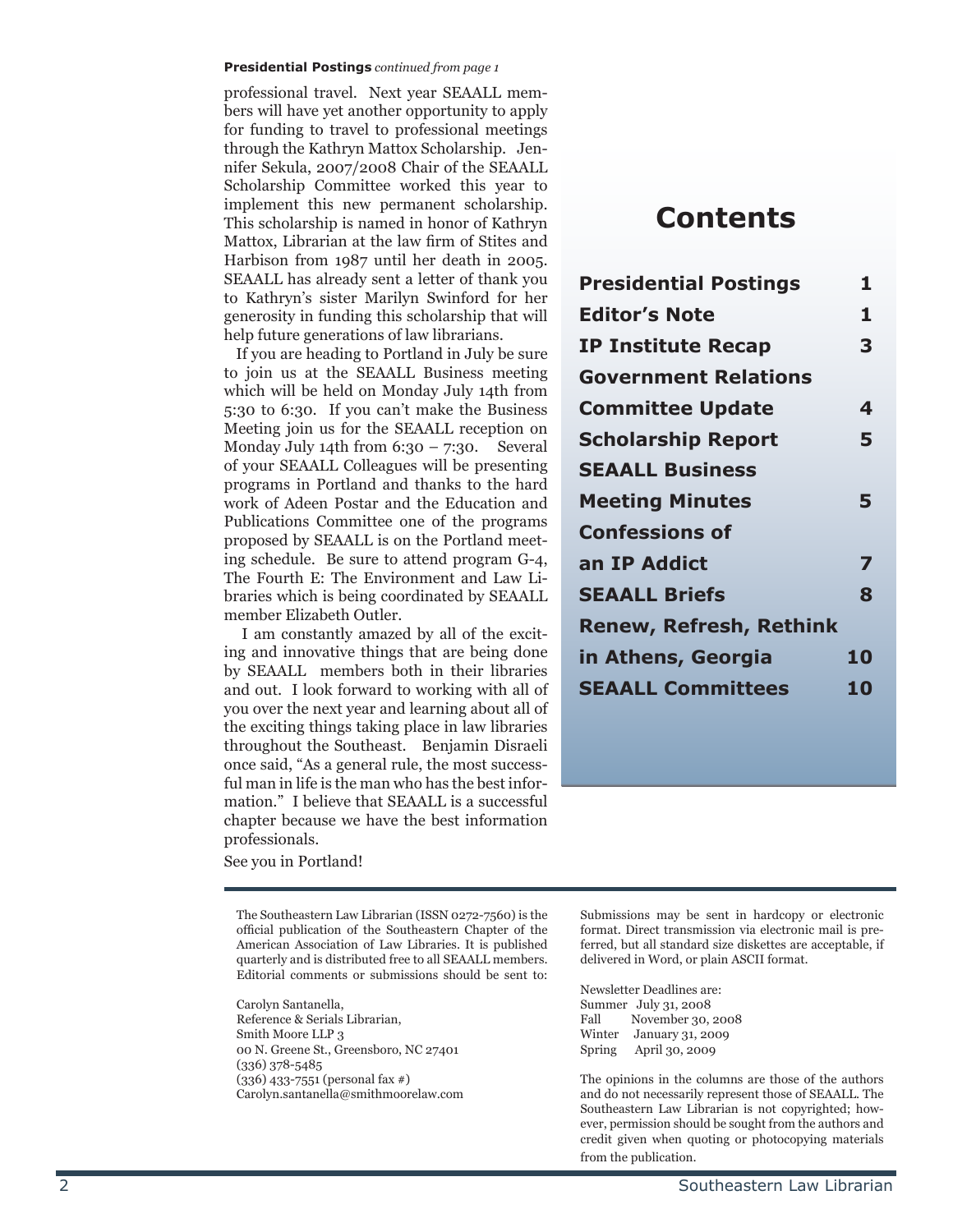## **IP Institute Recap**

 In Paul Goldstein's book Copyright's Highway: The Law and Lore of Copyright from Gutenberg to the Celestial Jukebox, he uses humor to illustrate the point that it is sometimes difficult to distinguish between the types of intellectual property. Goldstein tells a general practitioner that he is a copyright lawyer, to which the practitioner says, "You mean patents". The general practitioner then continues, "So anyway, as a patent lawyer, you can copyright a name for me, can't you?" The punchline here is that one would seek to trademark a name.

 I became interested in copyright in the mid-90's while employed music retailing. Our store was an independent store, but by no means small potatoes. When the Dave Matthews Band's major label debut was released, only two stores in the country sold more copies in the first week than ours.

 As popular music became a consumable commodity in the later half of the twentieth century, sales of recorded music had always waxed and waned. However, a precipitous decline in the sales of albums began in the last half of the nineties that has continued up to the present day.

 Part of that decline can be attributed to peersharing networks such as Napster. These provide software that basically "shop-lifted" the music. This was unfair to retailers and to the artists, and seemed to violate every conceivable aspect of copyright.

 At the same time Congress was passing the Digital Millennium Copyright Act (DMCA). The DMCA was controversial in part because of so many competing interests: Internet Service Providers, media companies, artists, and libraries, which feared that if restrictions were too limiting, fair use could be threatened. Ultimately, the DMCA passed. The DMCA made it illegal to circumvent technological safeguards that prohibit copying.

 Before beginning to learn about copyright, the nuances of Goldstein's joke would have been lost on me. Indeed, learning about copyright may also compel an interest in learning about trademarks and patents. So I was delighted that the focus of the LLSDC/SEAALL joint conference happened to be on intellectual property. I saw this conference as a great opportunity to build on what I knew as well as learn about the latest trends and developments in the law of intellectual properties.

 I was fortunate to be able to attend both the opening institute, Clearing Up Confusion with

IP, as well as the LLSDC/SEAALL joint conference. Since many of the readers of this newsletter may not have had opportunity to attend the institute, I would like to share some of what I learned from that experience.

 The speaker for the first session was Jessie Roberts, the administrator for Trademark Identification, Classification and Practice at the United States Patent and Trademark Office. Ms. Roberts began by describing trademarks and showing examples. There are two important aspects of any definition of trademark. It must be: 1.) "Any word, name, symbol, or device, or combination thereof", 2.) "that is used to identify and distinguish goods or services and to indicate their source". Devices may even include sound or smell. Trade dress is also something that trademark may cover, as long as the distinctive trade dress is nonfunctional. One of the determinants of this aspect of trademark is whether your mark is used for no other purpose than to distinguish your product or service. We were given good examples of trademarks so everyone had a clear idea as to what differentiates this class of intellectual property from the others.

 Trademarks may be protected by federal or state registration as well as common law. State registration is often valuable as a means of determining first use in the event of a challenge. Common law affects trademarks in that it may limit the rights of a registered mark to a particular area of use.

 The discussion turned to the registration process. Trademarks may be registered by paper applications or by the Trademark Electronic Filing System, or TEAS. Examining attorneys search the Trademark Electronic Search System (TESS) database for any potential conflict with prior filings. The examining attorney will also determine whether the mark is descriptive of the associated goods and services and if it is geographically descriptive. It will also be examined for functionality. If the design is primarily utilitarian, it will not be accepted on those grounds. The best example of this concept is the curvy bottle associated with Coca-Cola. The bottle is not able to receive trademark protection, but the unique curvy design may. Trademarks can sometimes be thought of as the intersection of art and commerce.

 The next speaker was Joanne Dugan, who supervises the Patent and Trademark Depository program at the University of Baltimore Law Library. She explained the three types of *continued on page 4*

David Knight Asst. Law Librarian Norfolk Law Library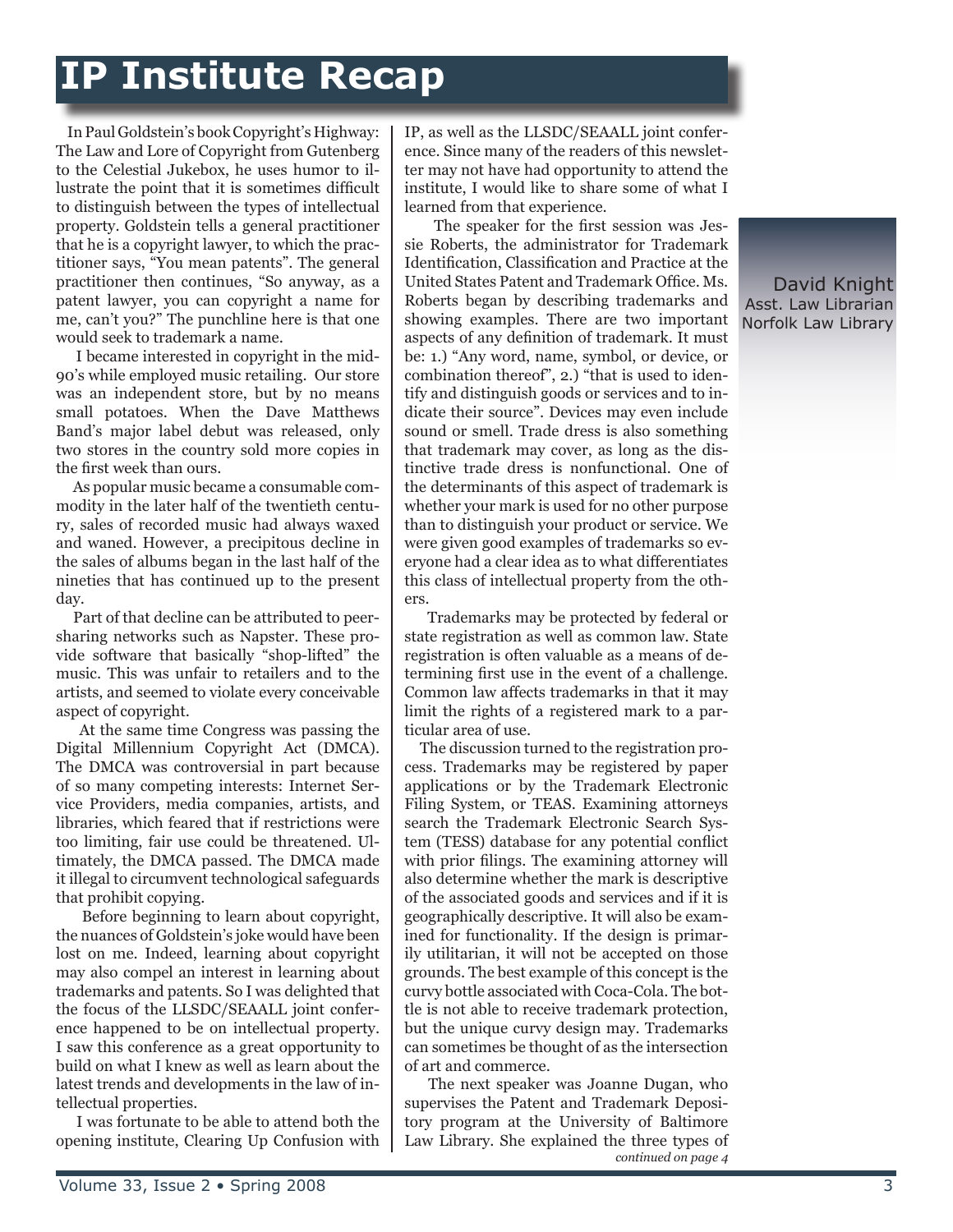#### **IP Institute Recap** *continued from page 3*

patents: utility, design, and plant. Utility patents are the most common and must meet four legal requirements. First, it must fit into one of the five classes: processes or methods, machines, articles of manufacture, compositions, or a "new use" of one of the first four. Second, the item in consideration must be useful. Third, the item must be 'novel' or unique. Fourth, the item must be non-obvious. This concept loosely means that the use of the item in comparison to the prior arts must not be obvious to one with ordinary skill in the field of the subject matter's intended use. Subject matter which is deemed non-obvious is the most common reason for rejection.

 The first legal requirement can be broken down into five classes:

• *Processes or methods*

These might include business methods, software, or a new way of making things. • *Machine*

This would include any device that performs a function.

• *Articles of manufacture, or manufactures.*  There can and may be some overlap in the criteria between the manufactures and process categories, as many devices could be classified as either.

•*Compositions of matter* usually involve chemicals.

•*New use*, or the discovery of a new use for something that already exists and can be used in a new non-obvious way.

 Patent searching was the next topic for discussion. A great deal of patent research can be accomplished through the USPTO website, including all full text patents since 1976. One only needs a computer with Internet access and a TIFF viewer. TIFF viewers may be downloaded for free from Aware Systems. TIFF is an acronym for Tagged Image File Format and is similar to a MARC record for photographs, illustrations, or images in general.

 After a wonderful lunch and an interesting talk by United States District Court Judge Leonie Brinkema, who was a librarian before studying law, the Institute resumed with copyright discussions. Copyright is the area of intellectual property law most often of concern to librarians.

 Peter Jaszi, Faculty Director of the Glushko-Samuelson Intellectual Property Law Clinic at American University, explained the work of the Center for Social Media at the University's School of Communications, including the statement of best practices developed at the Center for documentary film makers. He also discussed various aspects of fair use for a variety of media. Librarians will need a keen awareness of fair use across the spectrum of media and technology as the methods and means of information retrieval continue to stretch and change, so as not to end up crossing the amorphous line in the sand which is fair use. Visit the Center's website for more information on fair use in film making and much more. http://www.centerforsocialmedia.org/

 Attorney Chris Wolf of Proskauer Rose LLP was the session's final presenter. His presentation was called Hot Topics. In it, he discussed how technology is having a direct impact on a variety of legal issues. Legal issues involving the Internet are among the hottest topics and that is where we began. Mr. Wolf reinforced the notion that law is typically reactive to technology. The enforcement of laws is increasingly difficult due to the proliferation of new technologies and the ease with which digital entertainment can be manipulated.

 Some of the issues Mr. Wolf discussed at length were those involving Web 2.0, Adwords, the responsibility of websites, rights of privacy, infringement, and ISPs and their role in peerto-peer sharing, particularly the new technologies which alter protocol like BitTorrent. I knew nothing of the way BitTorrent operates before the Institute.

 I am grateful to the SEAALL Scholarship Committee for providing me with the opportunity to attend the joint conference and institute. I certainly learned a great deal by attending the 2008 Institute: Clearing up Confusion with IP. I also learned a lot from the great speakers and presenters during the conference itself. Meeting many people from both LLSDC and SEAALL was also a great experience, as I am now able to attach human identities to the many helpful exchanges I see on the listservs. It was a pleasure to meet so many of them. Thank you for a wonderful experience!

### Government Relations Committee Update

Assistant Law Librarian Virginia State Law Library 100 N. 9th Street, 2nd Fl Richmond, VA 23219 804-786-5222

Dee Dee Dockendorf Greetings from the Government Relations Committee! As the new chair for the committee, I look forward to keeping SEAALL members up to date on legislative, regulatory and judicial developments that effect libraries and information centers. On behalf of the committee, we welcome your involvement, suggestions and questions. Rest assured that we will do our best to work with the AALL Washington Affairs Office to monitor events that effect the Southeast.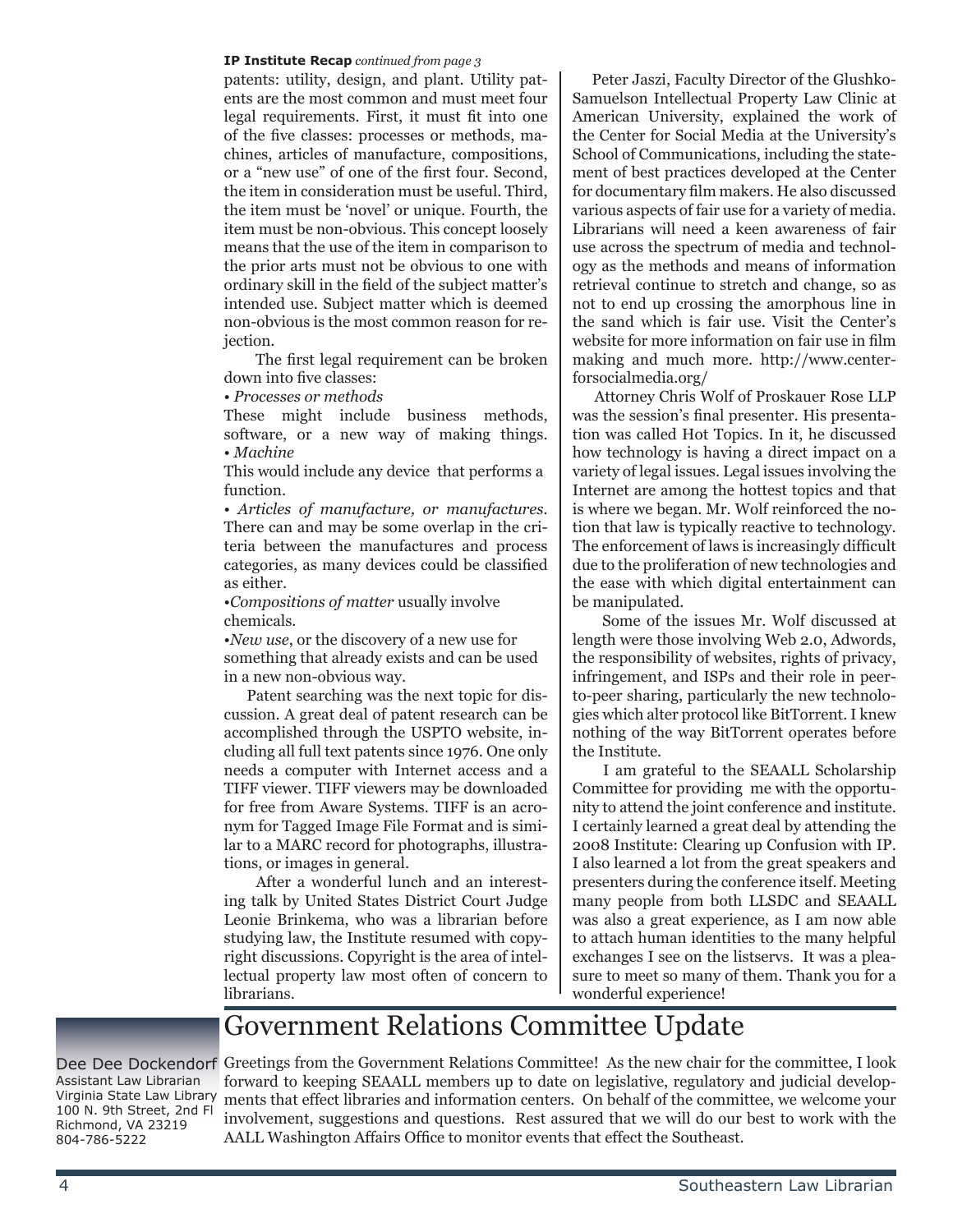# **SEAALL Scholarship Report**

 This year I am excited to report that I was one of the recipients of the Lucille Elliot Scholarship. I used the award to pay for my registration to the LLSDC/SEAALL 2008 Joint Conference: Intellectual Property for the Information Professional, in Old Town Alexandria, Virginia.

 The mayor of the city of Alexandria, William D. Euille, presented a most eloquent welcome to the group on Friday morning. He told conference attendees that he once worked in a library and that it was one of his most rewarding experiences. One aspect of this prior experience was that of learning to interact with people one-onone as well as face-to-face, an important skill to have in any position. He also added that the tasks law librarians perform change constantly and that conferences such as this provide a way to keep abreast of those changes as well as provide the opportunity to network with colleagues.

 The keynote and plenary speakers brightened my perspective on political issues that impact law libraries. Keynote speaker Helen Thomas has an amazing presence and unique experience of covering the White House press during nine Presidents of the United States. Her speech was mixed with an expertise that was perfectly laced with the wit of a sharp and humorous tongue. The plenary speaker was Dr. Michael Kurtz, Assistant Archivist for Records Services, National Archives & Records Administration, and author of the book America and the Return of Nazi Contraband: The Recovery of Europe's Cultural Treasures. Dr. Kurtz delivered a fascinating lecture with revealing visual graphics of artwork and books that were returned after having been looted from much of Europe during WWII.

 My two favorite programs were D:3: Reporting on Government Agencies, presented by

BNA; and C:1: So You Think You Can Teach: Five Lessons in 50 Minutes, presented by Ron Wheeler, Rhea Ballard-Thrower, Pamela Melton, Donna Nixon, Faye Jones, and moderated by Nancy Johnson.

 The BNA group was outstanding. They had over 20 years of experience in gathering news from Capital Hill, which is very impressive, and reporting it in a way that reflects particular BNA news sources for the BNA reader.

 I learned so much from the So You Think You Can Teach group. They displayed refreshing new ways about teaching legal research. The methods ran the gamut from considering how law students process information from a structured approach to category grouping of information. The presenters encouraged law librarians to incorporate enthusiasm into legal research by teaching with passion – a positive way to get students interested in what you are teaching. Another method came from the digital perspective and focused on using digital video in the classroom. A more tactile method of teaching showed the benefit of using props and interaction in the classroom to make learning about legal research of greater interest for today's multitasking law students.

 The Lucille Elliot Scholarship afforded me a chance to attend LLSDC/SEAALL 2008 Joint Conference. My attendance at the conference helped enhance my professional career in law librarianship because I learned from the conference programs and the keynote speakers. I also visited the exhibit halls and used the conference to meet old colleagues and make new ones. It is important for Southeastern law librarians to meet together once a year so that we can get caught up on what is going on in our field, to exchange stories, and learn from each other.

Tracy Woodard Howard University Law Library 2929 Van Ness, NW Washington, DC 20008 202-806-8031 tlwoodard@ law.howard.edu

#### Minutes for the SEAALL Business Meeting Friday, March 28, 2008 The Westin Hotel, Alexandria VA

1. President Ken Hirsh called the meeting to order at 8:01 am.

2. Announcements

3. The membership approved the minutes of the annual business meeting, July 15, 2007, in New Orleans.

4. Secretary Sally Wambold announced the results of the February SEAALL electronic election *continued on page 6*

a) Ken expressed appreciation for the sponsorships of Thomson West, LexisNexis, Hein, BNA and local law libraries

b) Ken recognized the keynote speaker Helen Thomas; Abigail Ross, President of LLSDC; Janet Camillo, President of LLAM; Leanne Battle, Vice-President/President-Elect of VALL; and Ann Fessenden, President of AALL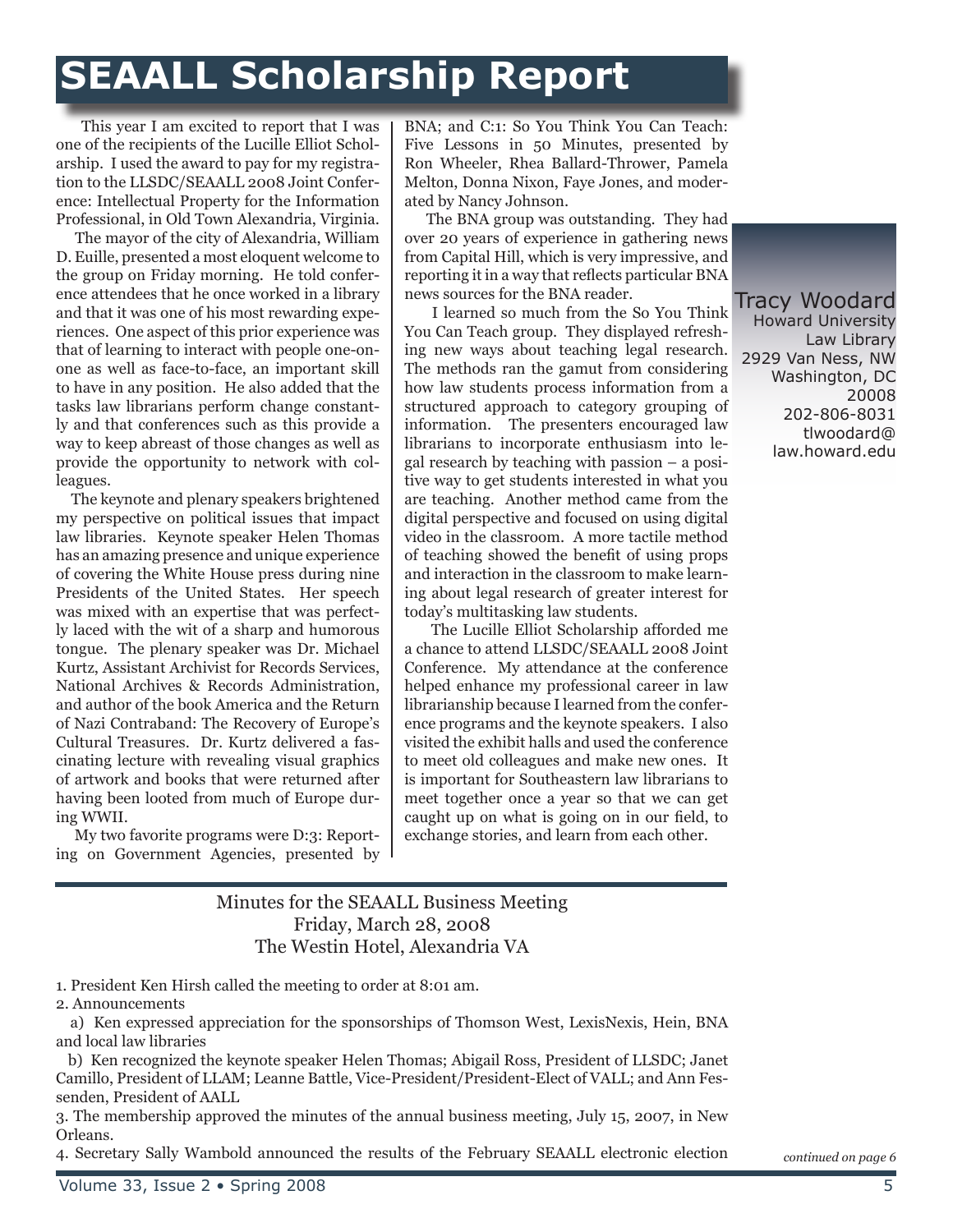and thanked Ken Hirsh and Duke University Law Library for conducting the election. The bylaws amendments, to permit electronic meeting and electronic voting of the Board and also to add Maryland to the list of SEAALL states, were passed by the membership.

 a) Ken introduced the newly elected officers: Maureen Eggert, Vice-President/President-Elect; Rebekah Maxwell, Secretary; and Linda Sobey, Board Member at Large.

b) The members approved the destruction of the ballots.

5. Treasurer Paula Tejeda presented the financial report which will be updated after the meeting. The members approved the Treasurer's report.

6. Committee Reports (Note that the Annual Reports of SEAALL Committees are posted on the website.)

 a) Article and Bylaws: Ken Hirsh reported for Anne Klinefelter. He reiterated the addition of Maryland to the SEAALL states and the added ability of the Board to vote electronically.

 b) Community Service: Chair Donna Nixon reported that Bread for the City was chosen as the organization in DC to be supported by SEAALL. At the time of her report 150 books had been donated.

 c) Education and Publications: Adeen Postar reported two SEAALL educational programs had been accepted for Portland. Her committee is working toward non-traditional teaching and subjects on the web.

 d) Government Relations: Ken Hirsh reported for Christine Sellers that several resolutions had been forwarded to the SEAALL Board for action.

 e) Membership: Chair Ed Hart presented a proposal for a Life Membership for Pam Williams in addition to presenting his budget for handouts at the SEAALL table in Portland.

 f) Newsletter and Public Relations: Newsletter editor Lisa Smith-Butler thanked the members for the opportunity to edit the newsletter for two years. She reported that she was handing the newsletter over to Carolyn Santanella after the Spring 2008 newsletter.

 g) Nominations: Ken Hirsh thanked Chair Pedro Padilla-Rosa for the work of the Nominations committee.

 h) Placement: Chair Masako Patrum reported that nearly 70 positions had been posted, usually for 60 days and longer if requested. She had encouraged employers to notify the committee when SEAALL members were hired.

 i) Program: Vice-President/President-Elect and Chair Amy Osborne reported that choosing programs to be presented at the 2008 SEAALL/LLSDC 2008 Joint Conference, the Program Committee worked with the topical theme chosen by the Local Arrangements Committee, IP for the IP: Intellectual Property for the Information Professional. The selection of a topical theme for the meeting was a variation on most SEAALL meeting themes which are generally tied to the location of the Annual Meeting rather than a specific topic.

 j) Scholarship: Chair Jennifer Sekula reported that in early March 2008, the SEAALL Executive Board approved the creation of a new scholarship in memory of Kathryn Mattox, a law librarian with Stites & Harbison in Lexington, KY. This scholarship will be funded by Ms. Mattox's sister, Marilyn Swinford, and will help defray members' expenses associated with attending the AALL and SEAALL annual meetings. The Committee awarded four library school scholarships and 5 Lucile Elliott Scholarships. The AALL and CONELL grants are yet to be announced.

 k) Service to SEAALL: Carol Nicholson kept SEAALL members in suspense as she summarized the contributions of the newest person to be given the Service to SEAALL Award. That person was Elizabeth Terry Long who was surprised and delighted by the honor.

 l) Special Committee on Strategic Planning: Chair David Lehmann told the members he would develop a survey to aid the work of the committee.

7. Local Arrangements/Future Meetings Arrangements

 a) Rhea Ballard-Thrower spoke for Local Arrangements at the 2008 Alexandria meeting: She told the members the idea for an Alexandria meeting originated three years ago and pointed out that the Local Arrangements Committee "even built a hotel for you." Over 200 people registered for the meeting and the Westin was very pleased.

 b) Ann Puckett spoke for the Athens, Georgia meeting in 2009: She presented a video of Athens which showed the musical, historical, culinary and other opportunities in Athens, which is one of the top 25 arts destinations. Several prizes were awarded during Ann's presentation.

 c) Fred Dingledy spoke for Jim Heller about the Williamsburg, Virginia meeting in 2010: He said that the meeting would be held in an excellent venue, the Woodlands, at the perfect time of year. 8. Administrative Positions

a) Archivist: With the departure of John Barden from the University of Richmond, this position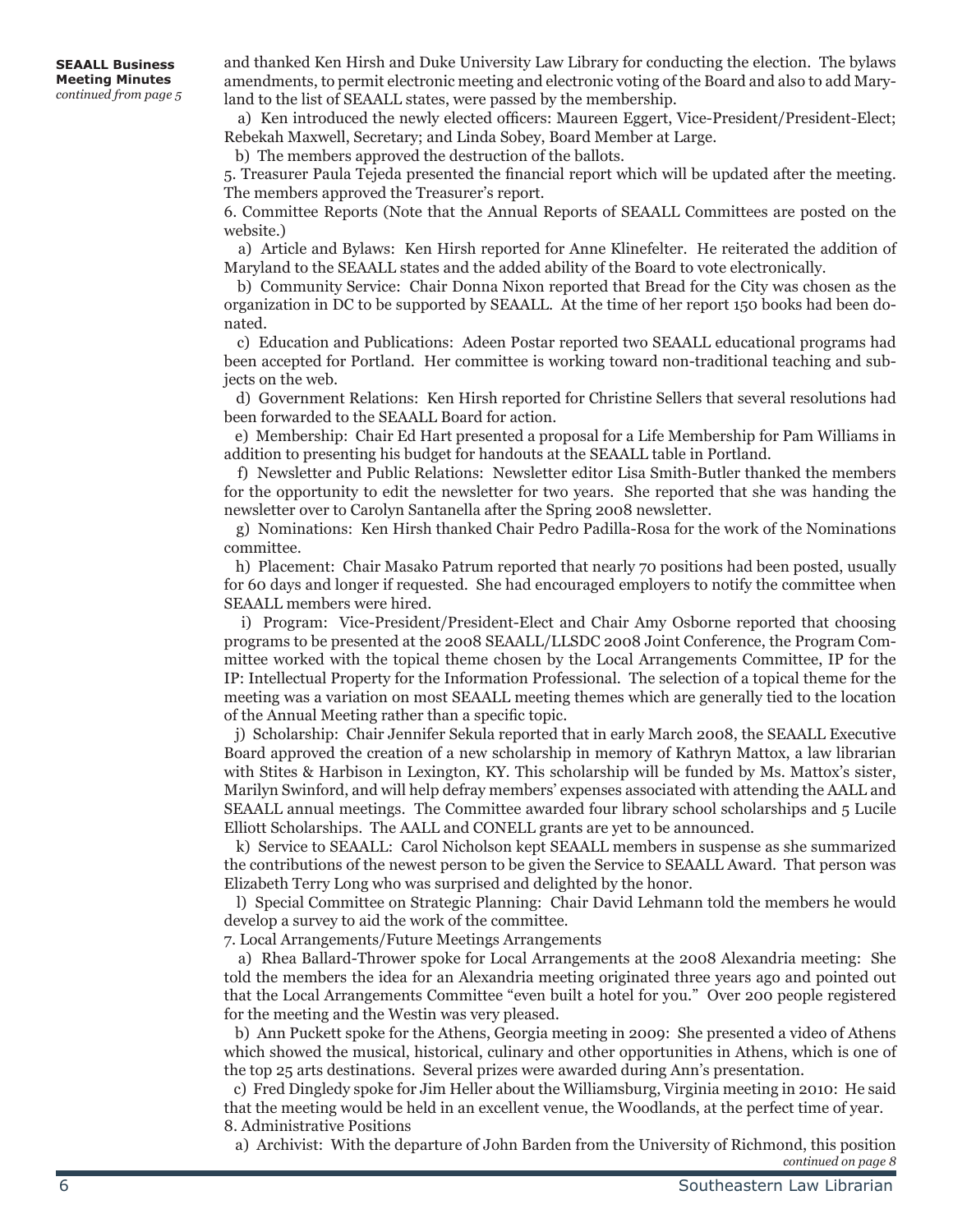# **Confessions of an IP Addict**

 My name is Katie Brown, and I have a strong affinity for Intellectual Property. For some, it may merely be an enthusiasm for the topic, but I LOVE it! My passion for IP leads me to interesting places and captivating individuals. Recently, it has led me to the 2008 Institute: Clearing up Confusion with IP. The all-day Institute occurred on March 27, 2008 and I was truly honored to receive a COSELL Scholarship to attend the event.

 On the morning of the Institute, I sat with my barely-touched cup of coffee, jazzed about the exciting speakers I would hear throughout the day. The speaker lineup for the day was exceptional and included Jessie Roberts (Administrator for Trademark Identification, Classification and Practice, United States Patent and Trademark Office), and Joanne Dugan (Assistant Director for Public Services at the University of Baltimore and overseer of the library's Patent and Trademark Repository Program). The keynote speaker was Judge Leonie Brinkema and the last speaker I would learn from that day was Peter Jaszi, a professor at American University.

 While the focus of the Institute was Intellectual Property, the speakers' presentations highlighted specific aspects of Intellectual Property law. This article is a review of my experiences at the Institute and some of the highlights from each of the presentations. For those of you who were unable to experience the Institute, I hope that you find this informative and that you are enticed to attend the Institute next year.

#### *How to Spot and Hunt Down a Trademark – Jessie Roberts*

 Jessie Roberts's first PowerPoint slide was titled "Trademark Basics". I peered at the title with a heavy heart, anticipating a slow review of the basic concepts I had already learned in law school. But, I was wrong. In fact, Ms. Roberts's first PowerPoint slide would have been more appropriately titled "Beyond the Trademark Basics". Each slide provided basic rules and guidelines about trademarks, and Ms. Roberts discussed how one can register a trademark with the USPTO. However, her presentation also contained humorous anecdotes and details that only an individual working within the United States Patent and Trademark Office would know. For a self-proclaimed IP addict like me, small dips into the IP unknown such as these left me fascinated and feeling like I should run out and find a trademark to register. At the end of the presentation, when Ms. Roberts left time

for questions, I watched a flurry of hands raise in the air. And, I thought to myself, "I don't think I am the only IP addict in the room!" *Basic Patent Law Search Strategies - Joanne Dugan*

 I must admit, I was the least excited about the Patents portion of the day. I think that patents are like the lima beans of the IP world. While it is important for me to be exposed to patents, I have difficulty getting very excited about them. But, Ms. Dugan's excitement about patents made me realize how much I was shortchanging a significant part of the IP world. During the presentation, I learned some interesting and little known facts about the Patent and Trademark Depository Library Program. Did you know that the program was established after a fire in the Patent Office destroyed several designs? Now, if each library receives a copy of the patent, there will always be the opportunity to recover a "lost" patent!

 Ms. Dugan also used fun and silly patent examples to help make the topic more understandable and less mired in science and numbers. From then, I knew that I needed to find my patent research niche. Ms. Dugan's niche is gardening, and her excitement for all patents dealing with gardening was apparent to everyone in the room. It was this wonderful enthusiasm that allowed her speech to captivate the audience and not allow it to become bogged down. Her non-gardening examples also allowed the audience to laugh at some of the bizarre designs that have been granted a patent. One silly patent example featured the diagram and design for the hair come-over for the balding man. The presentation concluded with easy-to-follow, step-by-step instructions on how to search the USPTO database.

*Key Note Speaker- Judge Leonie Brinkema*

 While the Institute attendees enjoyed some wonderful food, Judge Brinkema spoke to the group about her journey from librarian to attorney to judge. She stressed the importance of archiving court documents and how essential it is for these materials to be publicly accessible. Judge Brinkema also mentioned a frightening trend she is witnessing: court documents are now being completely sealed from the public's view. Instead of sealing the entire document, attorneys used to provide a redacted version of the court documents with blacked-out company trade secrets. Judge Brinkema ended her talk by leaving plenty of time to answer questions from the diners.

*continued on page 8*

Katie Brown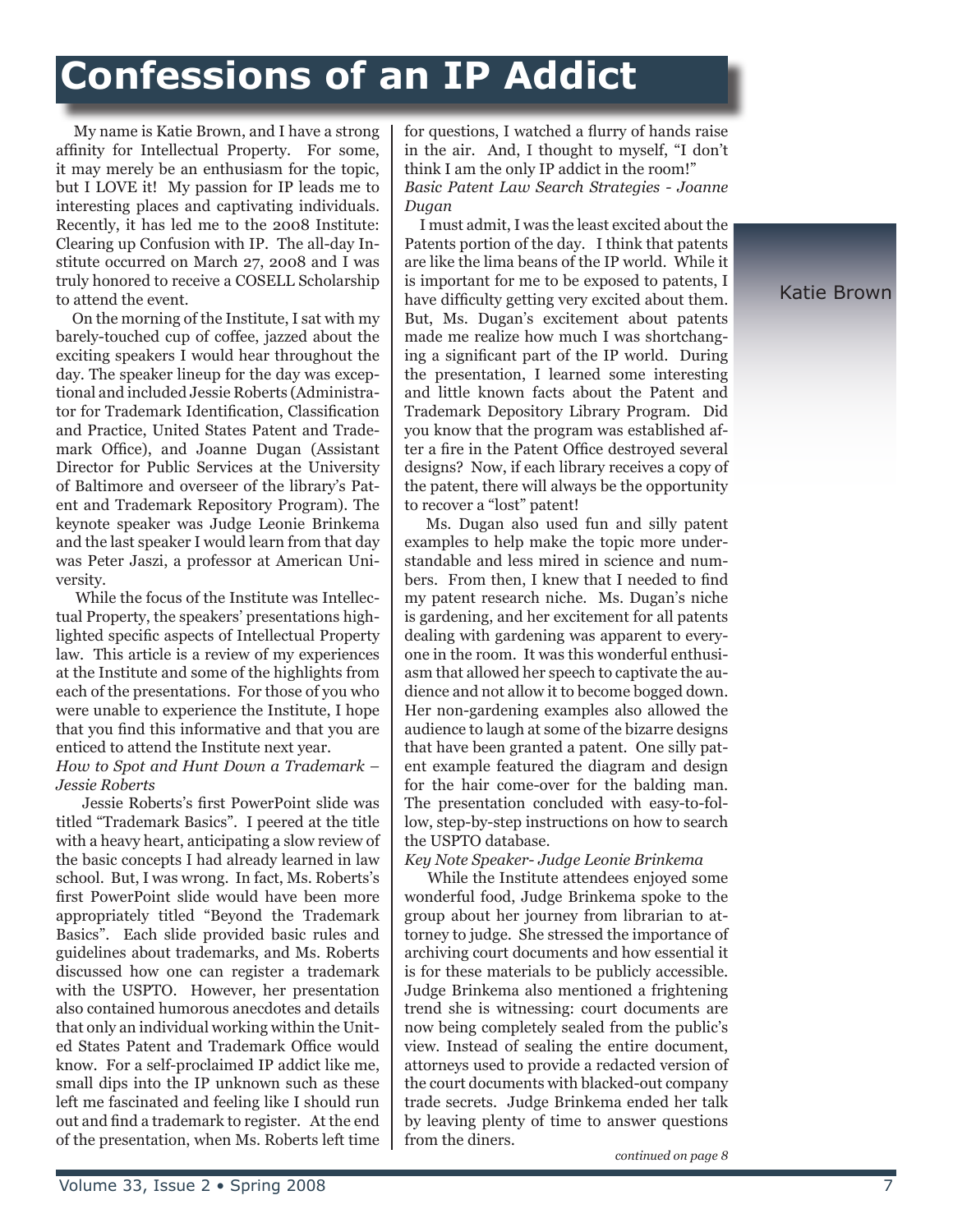## **SEAALL Briefs**

**Compiled by Karin Den Bleyker**

#### **Confessions of an IP Addict** *continued from page 7*

**ALABAMA**

#### *Samford University*

"Dean" of Alabama Law Librarians Retires\* **Laurel R. "Becky" Clapp**, Law Librarian and Professor of Law at Cumberland School of Law, will be retiring at the end of May 2008 after 33 faithful years at Cumberland. Becky is a graduate of David Lipscomb College in Nashville, Mercer University's Walter F. George School of Law, and the University of Washington. After graduating from library school, she began her career at Texas Tech University, where she worked

#### *Fair Use Today- Peter Jaszi*

 A speaker always faces the challenge of keeping their audience involved in active learning. But, a speaker after lunch has the additional challenge of fighting the food coma! Peter Jaszi met this food coma challenge head on and won. His presentation addressed the vagueness of fair use law and how the judiciary has created additional confusion in their attempts at clarification. When clarification is needed in a particular profession with regard to fair use law, Mr. Jaszi asserted that it is the responsibility of the profession to establish a best practice statement. He knows that this is effective because he was directly involved with the creation of the Documentary Filmmakers' Statement of Best Practices in Fair Use. The anecdotes about the project were very informative. I was surprised to learn that the best practices project was born after documentary filmmakers felt that their visions were stifled by the demand placed by

from 1970 to 1974. Upon leaving Lubbock in 1975, she moved to Birmingham and started work at Cumberland School of Law where she taught Legal Research and Writing for twelve years (directing the program for three years) as well as serving as director of Cordell Hull Law Library, later to become Lucille Stewart Beeson Law Library when the library entered a new facility. She was instrumental in planning and coordinating the construction of this new library which opened in 1995 with a library organization of six librarians and six library staff. *continued on page 9*

insurance companies and financial backers to "clear the rights to copyrighted material". Today, the completed statement has changed the way that fair use is viewed with regard to documentary filmmaking. The presentation ended with Mr. Jaszi passing the torch to the audience by suggesting that perhaps it is time for librarians to get together and create a Librarian Statement of Best Practices.

 At the end of the day, I felt as though my addiction for all things Intellectual Property had temporarily been satiated by the insightful and informative workshops I had attended. As I recapped all the topics that had been covered, I was once again struck by the amount of knowledge I had been provided with as a participant in the Institute. I was also reminded of how fascinating the world of Intellectual Property law is and that there will always be more to learn on the topic. Until next time, my name is Katie Brown and I love Intellectual Property Law.

**SEAALL Business Meeting Minutes** *continued from page 6* is vacant. Director Tim Coggins indicated that the University of Richmond will continue to host the archives.

 b) Database: Ken Hirsh told the members there will be a real time live database for SEAALL members.

 c) Handbook: Laurel Brown reported that all files are now in Word. She requested updates and any missing forms. She promised to follow up on these items.

 d) Postmaster: Ken Hirsh thanked Paul Birch, who was not at the meeting, for his work as Postmaster.

 e) Webmaster: Ken Hirsh also thanked Steve Melamut, who was absent. Ken reported that he would replace Steve as Webmaster.

9. Old Business: There was none.

10. New Business: The Membership Committee recommended Life Membership for Pam Williams. Coming from the committee, this motion needed no second. Life Membership was unanimously approved for Pam Williams.

11. President's Remarks: Ken told the members that he considered serving SEAALL as President to be an honor and a privilege and he valued his gavel, which would have an honored place in his office. He thanked the Board, the Committees and the Members. Then he gave Amy Osborne her own gavel and announced that the new Board members were duly installed.

12. Amy Osborne accepted her gavel and took office as SEAALL President. She gave Ken a gift which was designed to keep his family close to him at work (a lovely picture frame). 13. The meeting adjourned at 8:30 am.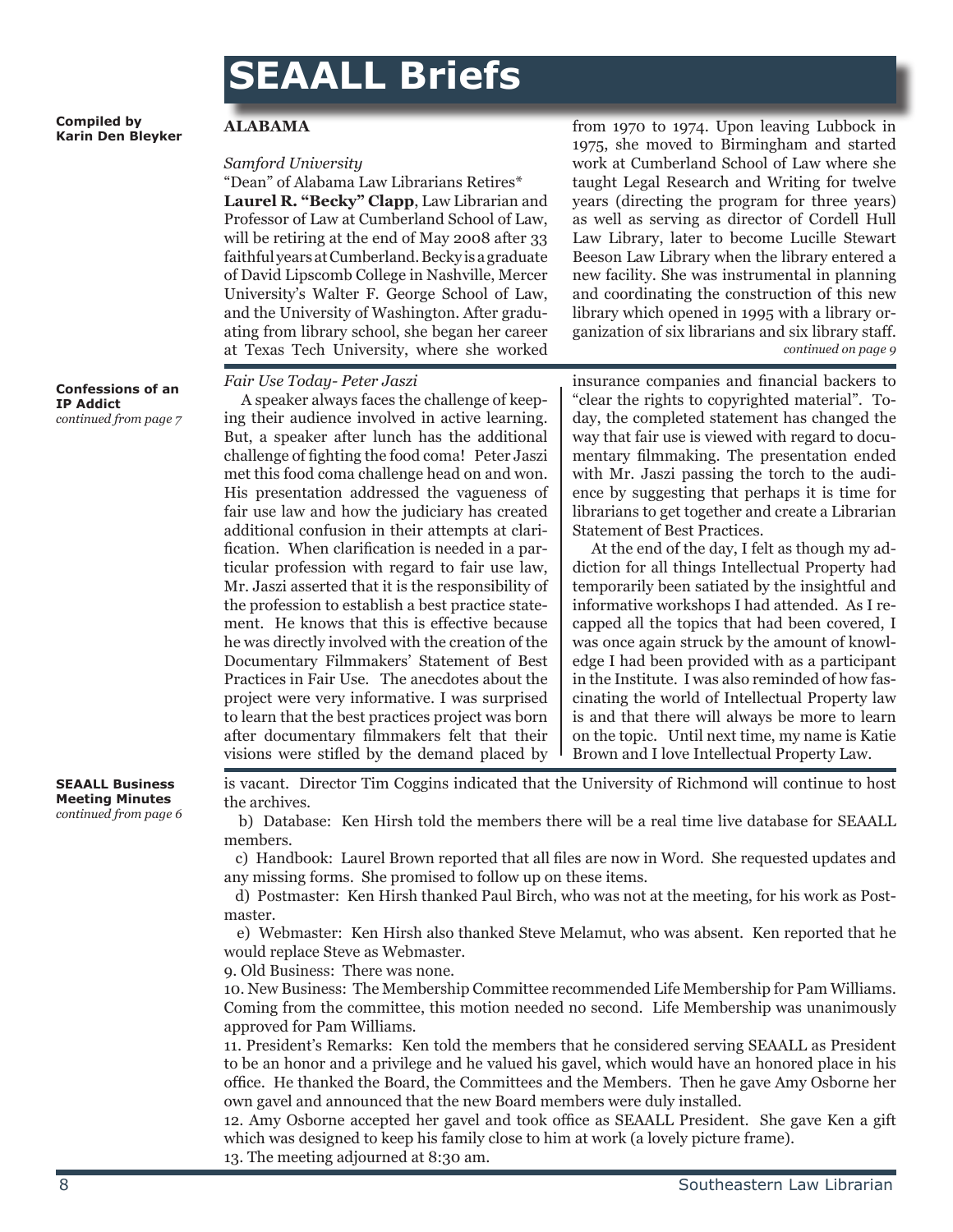Becky served as President of Law Libraries Association of Alabama in the 2004-2005 term. She was published in *Law Library Journal* in 1994 with an article entitled, "Faculty Privileges and Abuses: A Librarian's Dilemma." She was reporter for Alabama Pattern Jury Instructions (Civil) Committee from 1978 to 2007 and was Secretary/Treasurer for that same organization from 1995 to 2007.

Becky raised a generation of Alabama law librarians and was, after State Law Librarian Bill Younger's retirement in 1992, the "Dean" of law librarians in Alabama. No law librarian, other than perhaps Bill Younger, had a greater impact on law librarianship in Alabama. The Lucille Stewart Beeson Law Library is the culmination of Becky's years of service to Cumberland Law School and to the profession of law librarianship.

Thank you, Becky, for your dedication and help along the way! We will miss you!

\*Reprinted with permission from the Friday, May 9th, 2008 issue of LLAA (Law Libraries Association of Alabama)

#### **FLORIDA**

#### *Nova Southeastern University*

**Lisa Smith-Butler**, Assistant Dean & Director of the Law Library & Technology Center & Associate Professor of Law, Nova Southeastern University, has two of her articles now available on the SSRN site and will be published soon. *Cost Effective Legal Research* will be published in the Spring 2008 issue of the Florida Coastal Law Review while *Workplace Privacy: We'll Be Watching You* will be published in the Fall 2008 Ohio Northern Law Review.

#### *Florida Coastal School of Law*

**Doina Farkas** has joined the staff at Florida Coastal School of Law as our new Acquisitions Librarian. Doina comes to us from the University of North Texas System Libraries in Denton, Texas where she was the head of the Contracts Office since 1998. She is not new to the SEAALL region, having worked for a few years as the Head of Acquisitions and Serials at the UNC-Chapel Hill Law Library. Nor is she new to Florida - she was the Chair of the Acquisitions and Serials Department at the University of Florida. Nor is she new to Jacksonville! Doina was a librarian at the Bolles School in Jacksonville for several years. She was glad for the opportunity to get back to Jacksonville, and we are happy to have her at FCSL.

*University of Florida, Lawton Chiles Legal Information Center*

**Pam Williams** will retire June 30 as Assistant

Director of Public Services at the Levin College of Law, University of Florida. Her position is being reorganized: **Elizabeth Outler** will serve as Head of Public Services and **Edward Hart**, Head of Technical Services. **Christopher Vallandingham** has been recommended for tenure and promotion to Associate Librarian. Cataloger **Jean Bostwick** will retire on December 30, 2008. She will be replaced by **Susy Potter**, currently Documents Librarian. The Legal Information Center will begin a search for a reference librarian.

#### **GEORGIA**

#### *University of Georgia*

**Wendy Moore,** Acquisitions Librarian at the University of Georgia Alexander Campbell King Law Library, was elected Secretary/Treasurer of the Technical Services SIS of AALL.

The University of Georgia Alexander Campbell King Law Library had two winning entries in the recent Day in the Life photo contest run by AALL. The library's entry in the Librarians as Information Evaluators and Managers was adjudged the best picture in that category. Its entry in the Artistry of Librarianship was adjudged second in the category and second in the Best Picture Overall category.

#### **KENTUCKY**

#### *Northern Kentucky University*

**Carol Bredemeyer** has been promoted to Professor of Library Services at Northern Kentucky University, effective July 1, 2008.

#### **NORTH CAROLINA**

#### *Duke University*

**Lauren M. Collins** has been promoted from her position as Reference Librarian to Head of Reference Services at the Duke University Law Library. Prior to joining Duke in March 2007, Lauren was the Public Service Librarian responsible for library instructional initiatives at the Arthur Neef Law Library at Wayne State University School of Law.

Duke will also welcome two new reference librarians to the library staff this summer.

**Amy Taylor**, currently a Reference Librarian at Georgetown Law Library, will join the staff in May. Amy, a former United States Supreme Court intern, will work with several faculty services projects including the Law Library's Empirical Legal Research Initiative.

**Molly (Mary) Brownfield** will join the library in July. She will serve as coordinator of the Law Library's Faculty Research Assistants Program. Molly comes to Duke from the Rutgers-Newark Law Library and is a former Tarlton Law Library Fellow.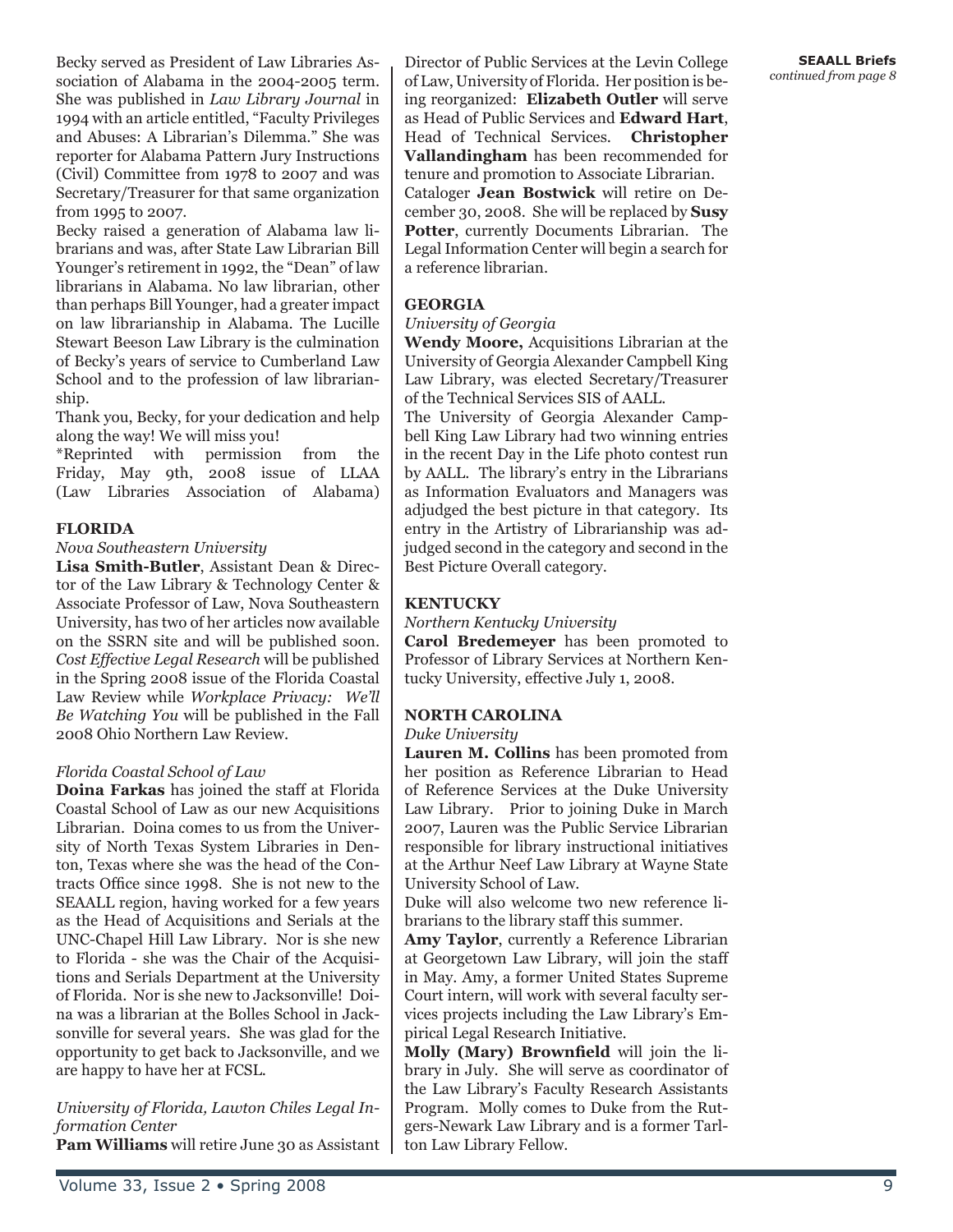### Renew, Refresh, Rethink\* in Athens, Georgia

April 16-18, 2009 *\*and Rock 'n' Roll* 

 The Local Arrangements Committee hopes to see you all in Athens, Georgia during the 2009 SEAALL Annual Meeting. You'll have plenty of opportunities to explore the conference theme while you "Renew, Refresh, Rethink\*" in Georgia's Classic City.

 Most of the conference programs and meetings will take place in a beautifully renovated foundry in a historic part of downtown Athens. The meeting rooms are part of the Classic Center (http:// www.classiccenter.com/), which is located across the street from the official conference hotel, the Hilton Garden Inn. Additional activities, including the SEAALL Institute, will take place at the Hilton. Conference attendees may reserve their rooms now. For more info, see http://hiltongardeninn.hilton.com/en/gi/hotels/index.jhtml?ctyhocn=AHNDTGI.



 Both the conference facilities and the conference hotel are located in Athens' exciting downtown area, where numerous restaurants, stores and nightclubs await you. And don't forget Athens' vibrant music scene and the numerous venues providing a plethora of opportunities to catch a show featuring performers ranging from flamenco guitarists to bluegrass legends to the latest college rock darlings.

 You'll be sure to enjoy the Opening Reception at the State Botanical Garden of Georgia, where you can take a stroll through the themed gardens, visit the stunning Day Chapel, explore one or more of the nature trails, and view the art displayed both indoors and out. Learn more about the beautiful "Bot Garden" at http://www. uga.edu/~botgarden/ and at

http://www.onlineathens.com/stories/040808/living\_2008040800135.shtml.

 Mark your calendar now for April 16-18, 2009 and be sure to check frequently the SEAALL web site as well as this newsletter for registration information and updates on meeting events.

### **SEAALL Committees**

#### **Articles and Bylaws**

Reviews and revises Chapter articles of incorporation as directed by the Executive Committee. Kenneth J. Hirsh, Chair, Immediate Past President (2009) Amy Osborne, President (2010) Maureen Eggert, Vice President/Presidentelect (2011)

#### **Community Service**

Identifies, promotes, and implements nonpolitical volunteer and community service activities.

Ron Wheeler, Chair (2009) Pam Deemer (2009) Sarah Mauldin (2009) Jennifer McLean (2009) Olivia Weeks (2009) Marin Dell (2010) Sally Irvin (2010) Anne Burnett (2010) Joyce Janto (2010) Ismael Gullon (2010)

#### **Education and Publications**

Responsible for the development of publications for the benefit of the Chapter's members; also, responsible for developing SEAALL program proposals for the AALL annual meeting. (2 year term) Elizabeth Outler, Chair (2009) Tom Latuszek (2009) Iris M. Lee (2009) Terrance Manion (2009) Constance M. Matzen (2009) Phebe Poydras (2010) Lillian Weeks (2010) James Donovan (2010) Adeen Postar (2010)

#### **Government Relations**

Monitors legislative, regulatory and judicial developments that affect SEAALL, the practice of law librarianship or the creation and dissemination of information for the states in the southeast region of the U.S. This committee keeps the membership informed by print and electronic means. (2 year term) Dionne M. Dockendorf, (2009) - Virginia Sharon Bradley (2009) – Georgia Pam Brannon (2010) - Georgia